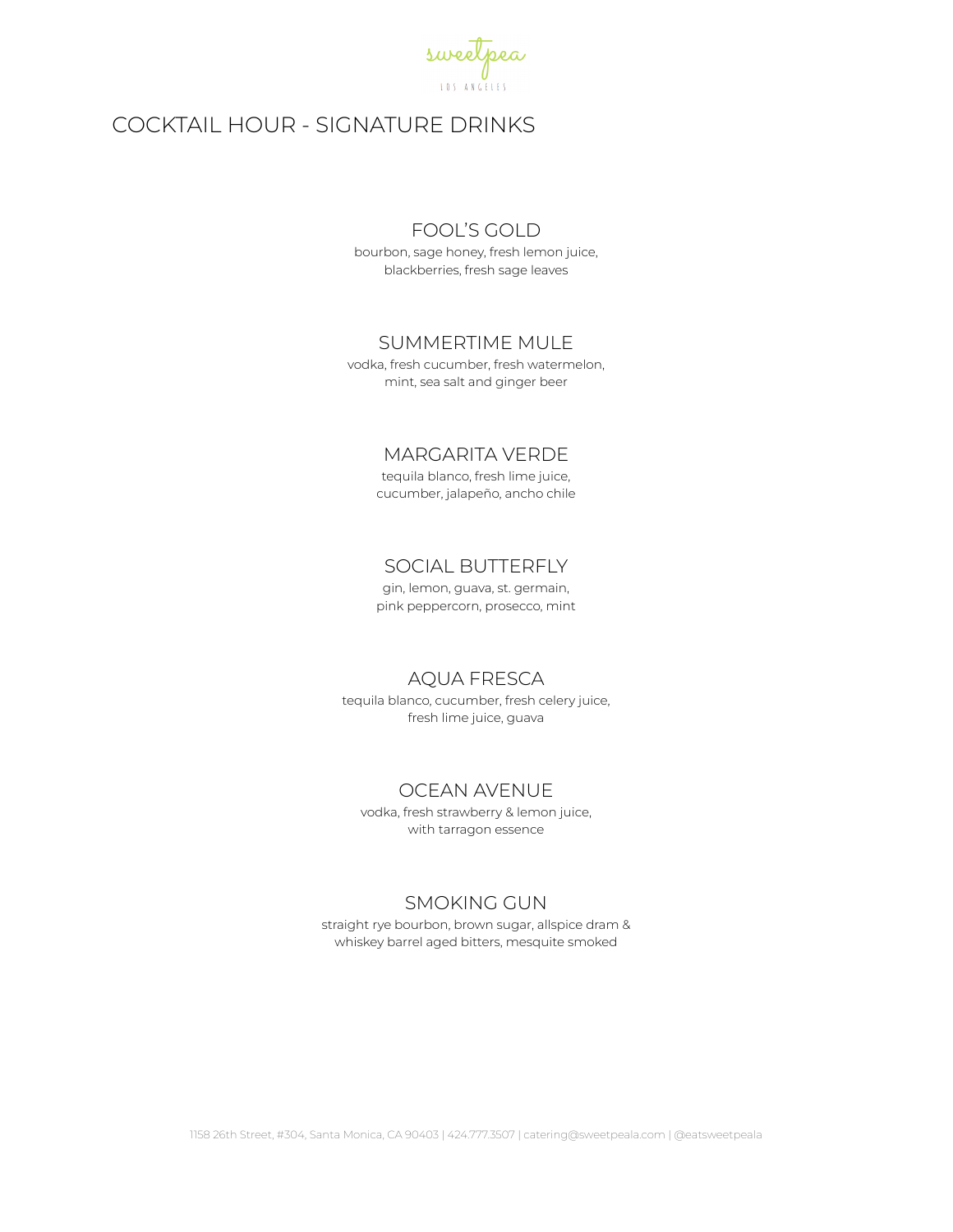

# EVENTS MENU - APPETIZERS (Ready to serve)

blue crab louie crisp avocado, applewood bacon, lemon zest

prosciutto wrapped pear

gorgonzola and baby arugula with a fig balsamic glaze

maine lobster roll

sherry aioli with fresh dill and chives

#### wild mushroom crostini

caramelized mushroom, goat cheese, baby arugula

# pesto mozzarella skewer

heirloom tomato with fresh basil

#### endive

point reyes blue cheese, crushed walnut, wildflower honey

# smoked salmon deviled egg

honey smoked salmon, cucumber, lemon zest

heirloom crudite cup heirloom vegetables with lemon zest hummus

# chinese chicken salad box

served in a miniature take-out box

#### mini poke bowl

ahi, sesame ponzu, cucumber, avocado, crispy shallots

# oysters on the half shell

riesling & watercress ponzu & caviar thai chili & cucumber granita smoked salmon & chive creme fraiche

# fresh fruit lollipop

fresh cut seasonal fruit and berries on a bamboo skewer